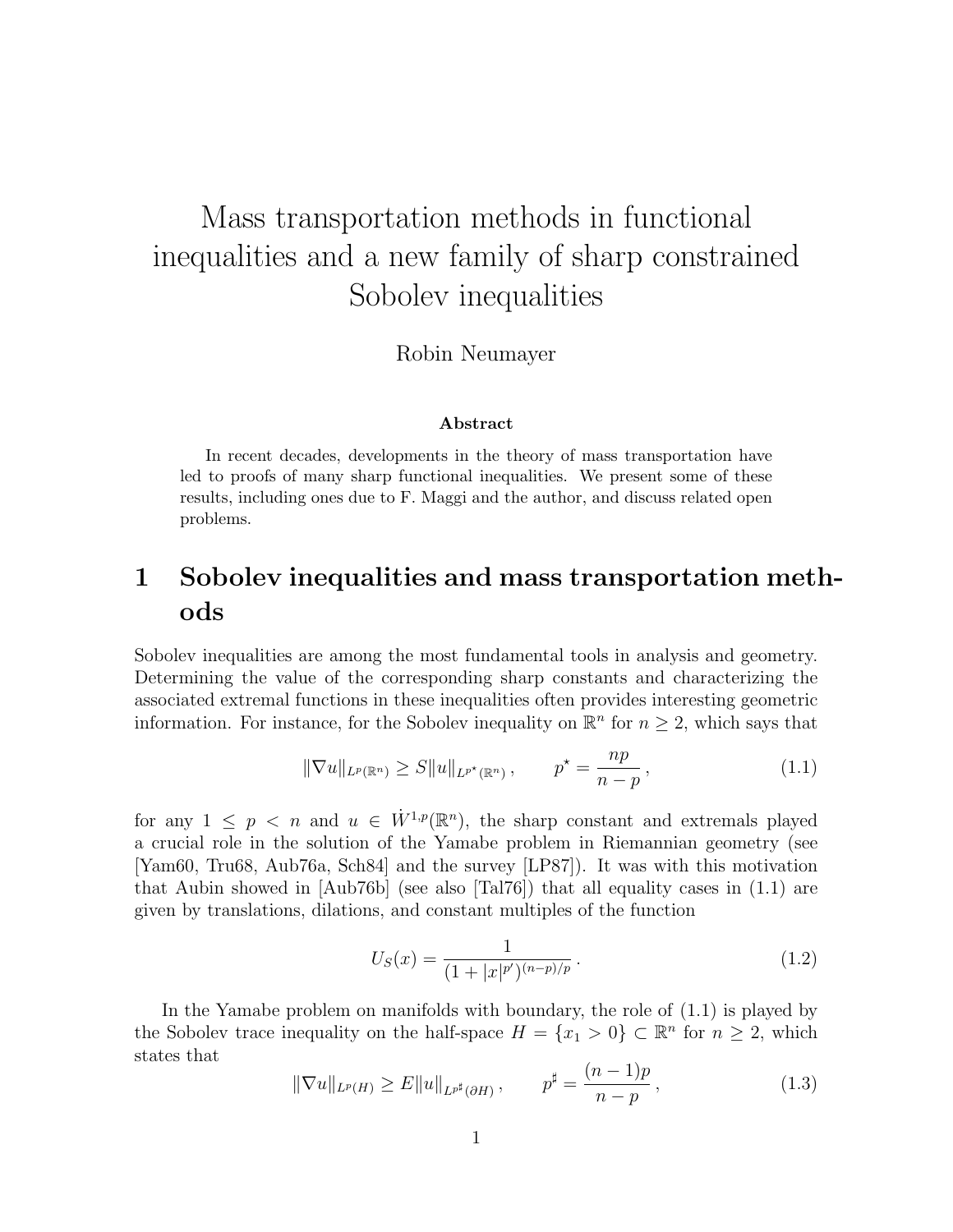for all  $u \in \dot{W}^{1,p}(H)$  and  $1 \leq p \leq n$ . In order to address this problem in [Esc92], Escobar showed in [Esc88] that when  $p = 2$ , all extremal functions in (1.3) are given by the function  $U_E(x) = |x + e_1|^{2-n}$  and its invariant scalings, that is, the functions  $c U_E(\lambda(x+y))$  for  $c \in \mathbb{R}, \lambda \in \mathbb{R}_+$ , and  $y \in H$ . Beckner gave another proof in [Bec93]. Both proofs, though different in nature, crucially exploit the conformal invariance that is specific to the case  $p = 2$ .

For the case  $1 < p < n$ , it was not until [Naz06] that the function

$$
U_E(x) = \frac{1}{|x + e_1|^{(n-p)/(p-1)}}.
$$
\n(1.4)

and its invariant scalings  $c U_E(\lambda(x+y))$  for  $c \in \mathbb{R}$ ,  $\lambda \in \mathbb{R}_+$ , and  $y \in H$  were shown to be extremals of  $(1.3)$ , confirming a conjecture of Escobar in [Esc88].<sup>1</sup> Nazaret's proof was based on a new iteration of a mass transportation argument introduced in [CENV04], where Cordero-Erausquin, Nazaret, and Villani gave another proof of (1.1). This argument of [CENV04] is also the starting point of the proof of the results presented in the Section 2, so we briefly sketch it here.

Suppose that  $f, g \in W^{1,p}(\mathbb{R}^n) \cap C_c^{\infty}(\mathbb{R}^n)$  are nonnegative and are normalized so that

$$
||f||_{L^{p^*}(\mathbb{R}^n)} = ||g||_{L^{p^*}(\mathbb{R}^n)} = 1.
$$

The Brenier-McCann theorem (see [Bre91, McC97] or [Vil03, Cor. 2.30]) from the theory of optimal transportation provides a map  $T: \mathbb{R}^n \to \mathbb{R}^n$  such that

- T is the gradient of a convex function  $\varphi : \mathbb{R}^n \to \mathbb{R}$ ; and
- for every Borel measurable function  $\xi : \mathbb{R}^n \to [0, \infty]$ , we have

$$
\int_{\mathbb{R}^n} \xi \, g^{p^*} dx = \int_{\mathbb{R}^n} \xi \circ T \, f^{p^*} dx \,. \tag{1.5}
$$

One can show that  $\varphi$  solves the Monge-Ampère equation

$$
f^{p^*}(x) = g^{p^*}(\nabla \varphi(x)) \det \nabla^2 \varphi(x) \qquad \text{a.e. on } \operatorname{spt}(f^{p^*} dx); \tag{1.6}
$$

see  $[McC97]$  or  $[Vil03, Theorem 4.8]$ . So, using  $(1.5)$  and  $(1.6)$ , we find that

$$
\int_{\mathbb{R}^n} g^{p^{\sharp}} dx = \int_{\mathbb{R}^n} (g^{p^{\star}} \circ T)^{-1/n} f^{p^{\star}} dx = \int_{\mathbb{R}^n} (\det \nabla^2 \varphi)^{1/n} f^{p^{\sharp}} dx.
$$

Since  $\varphi$  is convex, the eigenvalues of  $\nabla^2 \varphi$  are nonnegative and the arithmetic-geometric mean inequality implies that

$$
\int_{\mathbb{R}^n} (\det \nabla^2 \varphi)^{1/n} f^{p^{\sharp}} dx \leq \frac{1}{n} \int_{\mathbb{R}^n} \Delta \varphi f^{p^{\sharp}} dx.
$$

<sup>&</sup>lt;sup>1</sup> The uniqueness of this family of extremals was left open in [Naz06], but was shown in [MN16].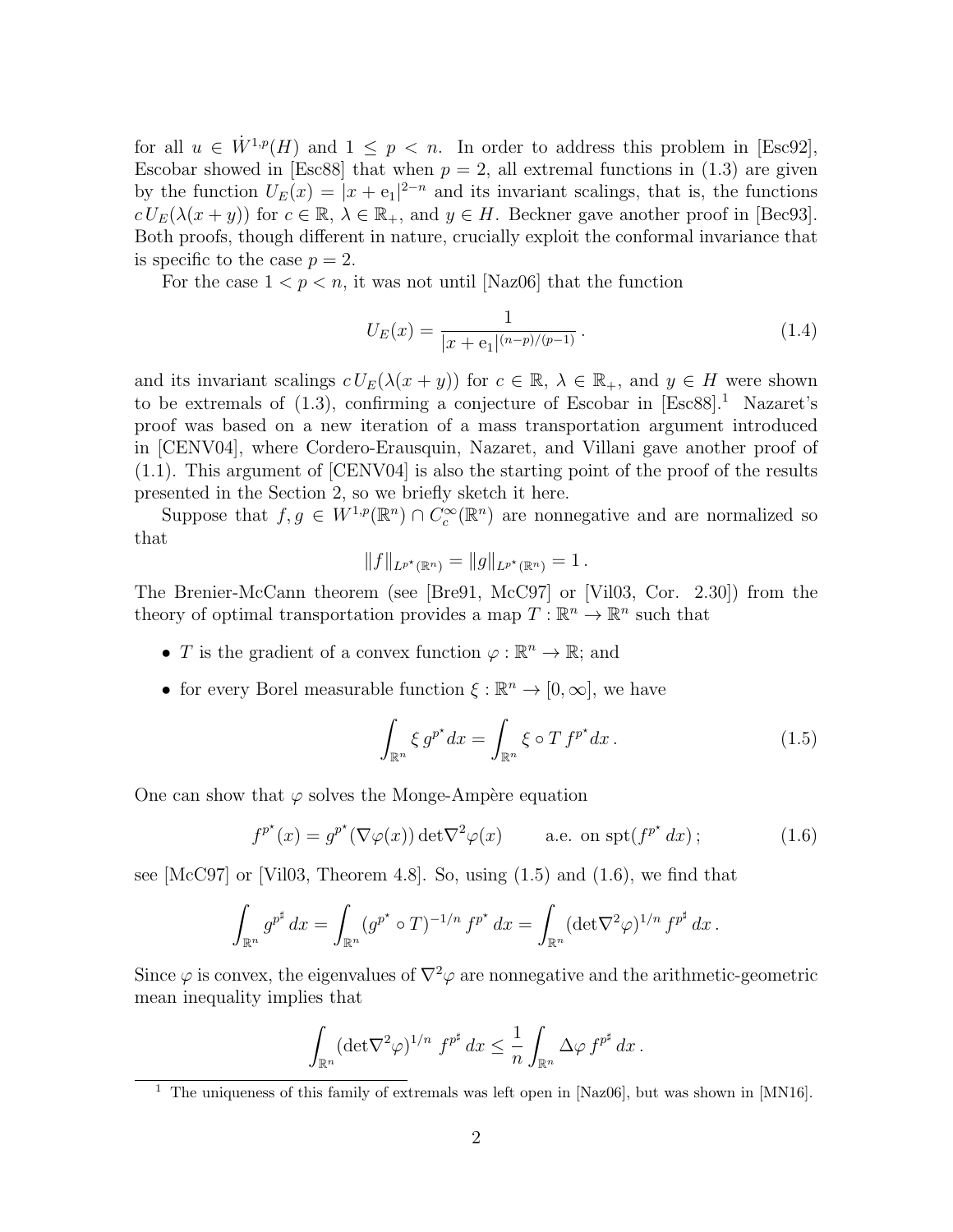Then, integrating by parts and applying Hölder's inequality, we find that

$$
\frac{1}{n} \int_{\mathbb{R}^n} \Delta \varphi f^{p^{\sharp}} dx = -\frac{p^{\sharp}}{n} \int f^{p^{\sharp}-1} \nabla f \cdot \nabla \varphi dx
$$
\n
$$
\leq \frac{p^{\sharp}}{n} \|\nabla f\|_{L^p(\mathbb{R}^n)} \Big(\int_{\mathbb{R}^n} |\nabla \varphi|^{p'} f^{p^{\star}} dx\Big)^{1/p'}
$$

.

Finally, by  $(1.5)$ ,

$$
\int_{\mathbb{R}^n} |\nabla \varphi|^{p'} f^{p^*} dx = \int_{\mathbb{R}^n} |x|^{p'} g^{p^*} dx.
$$

We have thus shown that

$$
\frac{n}{p^{\sharp}} \int_{\mathbb{R}^n} g^{p^{\sharp}} dx \left( \int_{\mathbb{R}^n} |x|^{p'} g^{p^{\star}} dx \right)^{-1/p'} \leq ||\nabla f||_{L^p(\mathbb{R}^n)}.
$$

Choosing q to be an extremal function in the Sobolev inequality, we find that the left-hand side is equal to  $\|\nabla g\|_{L^p(\mathbb{R}^n)} = S$ , completing the proof.

In the past two decades, the theory of optimal transport has led to the proofs of a number of other sharp functional inequalities; see, for instance, [McC97, Bar98, OV00, CEGH04, CE02, AGK04, MV05, MV08, LP09, Cas10, Ngu15] and the monograph [Vil03].

## 2 A new family of sharp constrained Sobolev inequalities

Recently, in [MN16], F. Maggi and the author used a variation of the mass transportation argument of [CENV04] sketched in Section 1 to prove a new family of sharp constrained Sobolev inequalities on a half-space along with a characterization of the equality cases. This family of inequalities provides a strong link between the Sobolev inequality (1.1) and Sobolev trace inequality (1.3). To explain this link, let us observe that the Sobolev inequality (1.1) is equivalent to the variational problem

$$
\inf \{ ||\nabla u||_{L^p(\mathbb{R}^n)} : ||u||_{L^{p^*}(\mathbb{R}^n)} = 1 \} = S.
$$

Considering the analogous variational problem on  $H$ , that is,

$$
\inf \{ \| \nabla u \|_{L^p(H)} : \| u \|_{L^{p^*}(H)} = 1, u \equiv 0 \text{ on } \partial H \} = \tilde{S}
$$
\n(2.1)

we immediately see that  $\tilde{S} \geq S$  by extending any competitor in (2.1) by zero to be defined on  $\mathbb{R}^n$ . On the other hand, taking a sequence of scalings of  $U_s$  concentrating in H and multiplied by cut-off functions, we find that  $\tilde{S} \leq S$ . Hence  $\tilde{S} = S$ , and in this way, we see that the variational problem (2.1) is essentially equivalent to the Sobolev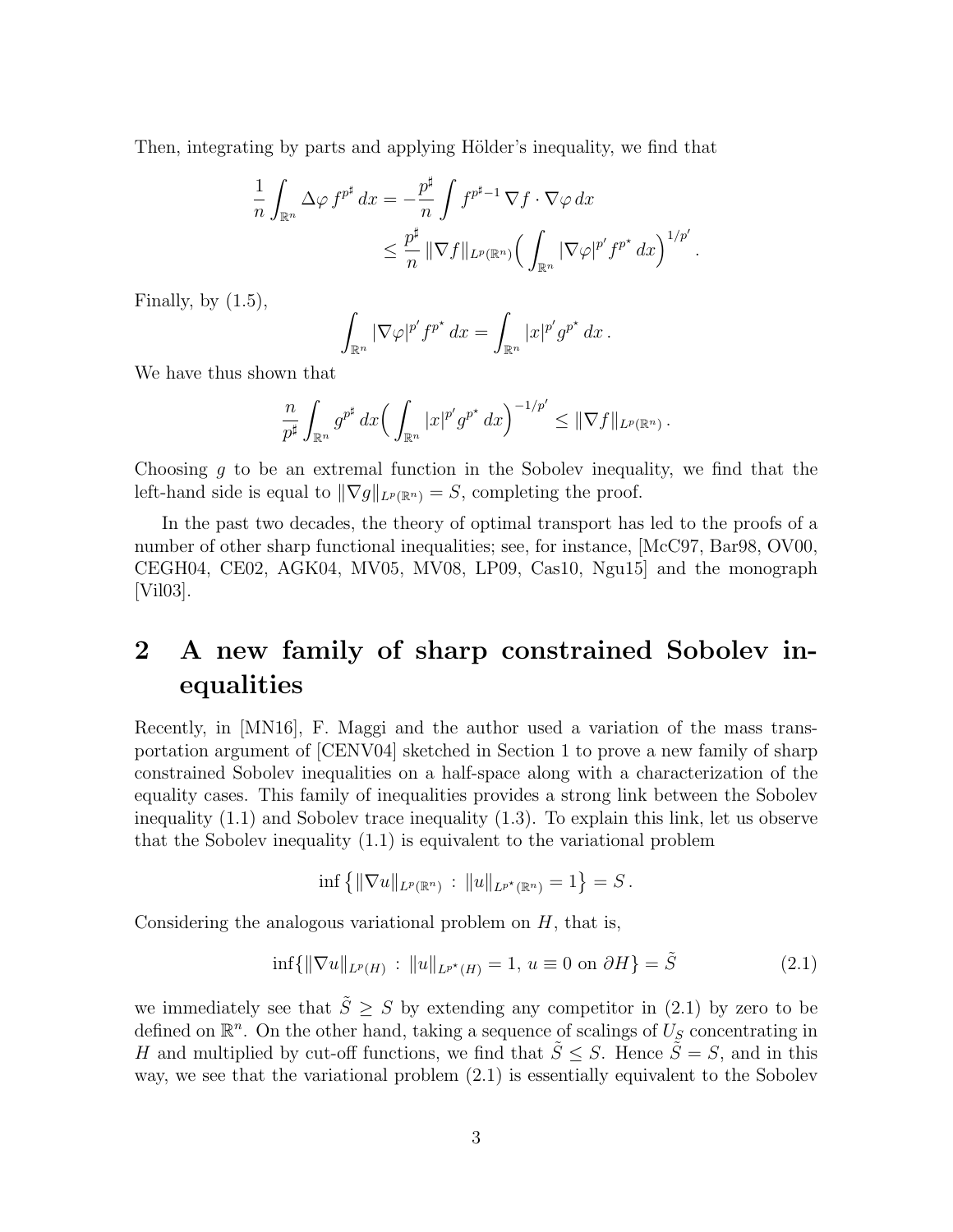inequality  $(1.1)$ . Similarly, the Sobolev trace inequality  $(1.3)$  can be equivalently expressed as the variational problem

$$
\inf\{\|\nabla u\|_{L^p(H)} : \|u\|_{L^{p^{\sharp}}(H)} = 1\} = E. \tag{2.2}
$$

A key observation, based on a simple scaling argument, is that there is a constant  $T_E > 0$  such that  $||u||_{L^{p^*}(\partial H)} = T_E ||u||_{L^{p^*}(\partial H)}$  for all functions attaining equality in (1.3), that is, for all invariant scalings of (1.4). In particular, the infimum and minimizing functions in (2.2) are left unchanged by adding the additional constraint  $||u||_{L^{p^*}(H)} =$  $1/T_E$ . Or, up to multiplying by the constant  $T_E$ , the following variational problem is equivalent to (2.2):

$$
\inf\{\|\nabla u\|_{L^p(H)} : \|u\|_{L^{p^*}(H)} = 1, \|u\|_{L^{p^*}(\partial H)} = T_E\} = ET_E.
$$
\n(2.3)

In view of (2.1) and (2.3), we see that the Sobolev inequality and the Sobolev trace inequality arise as the particular cases  $T = 0$  and  $T = T_E$  of the more general variational problem

$$
\Phi(T) = \inf \{ ||\nabla u||_{L^p(H)} : ||u||_{L^{p^*}(H)} = 1, ||u||_{L^{p^*}(\partial H)} = T \} \qquad T \ge 0. \tag{2.4}
$$

Our main result consists of characterizing minimizers in  $(2.4)$  for every  $T > 0$  and every  $1 < p < n$ , and then using this knowledge to give a qualitative description of the behavior of the infimum value  $\Phi(T)$  as a function of T. The characterization result involves the following three families of functions:

Sobolev family: Let  $U_S$  be defined as in (1.2) and set, for every  $t \in \mathbb{R}$ ,

$$
U_{S,t}(x) = \frac{U_S(x - t e_1)}{\|U_S(\mathrm{id} - t e_1)\|_{L^{p^*}(H)}} \qquad x \in H,
$$

and

$$
T_S(t) = ||U_{S,t}||_{L^{p^{\sharp}}(\partial H)}, \qquad G_S(t) = ||\nabla U_{S,t}||_{L^{p}(H)}.
$$

Thus,  $U_{S,t}$  corresponds to translating the optimal function  $U_S$  in the Sobolev inequality so that its maximum point lies at signed distance t from  $\partial H$ , then multiplying the translated function by a constant factor to normalize the  $L^{p^*}$ -norm in H to be 1.

Escobar family: Letting  $U_E$  be as in (1.4), we set for every  $t < 0$ 

$$
U_{E,t}(x) = \frac{U_E(x - t e_1)}{\|U_E(\mathrm{id} - t e_1)\|_{L^{p^*}(H)}} \qquad x \in H.
$$

As pointed out above, a simple computation shows that the trace and gradient norms of the  $U_{E,t}$  are independent of  $t < 0$ , and we set

$$
||U_{E,t}||_{L^{p^{\sharp}}(\partial H)} = T_E, \qquad ||\nabla U_{E,t}||_{L^{p}(H)} = G_E
$$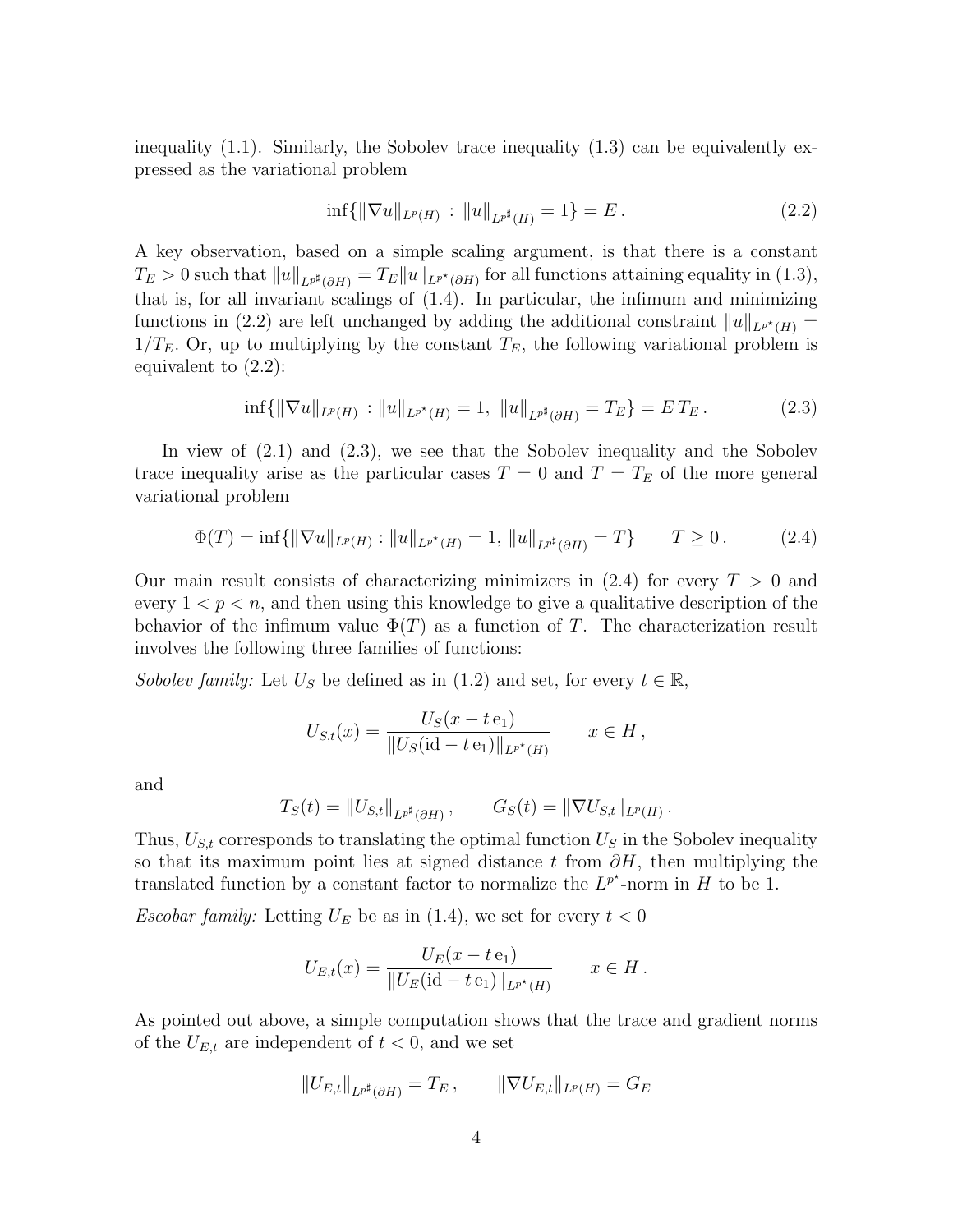for these constant values. Each function  $U_{E,t}$  is thus obtained by centering the fundamental solution of the *p*-Laplacian outside of H, and then by normalizing its  $L^{p^*}$ -norm in  $H$ .

Beyond-Escobar family: We consider the function

$$
U_{BE}(x) = (|x|^{p'} - 1)^{(p-n)/p} \qquad |x| > 1, \tag{2.5}
$$

and define, for every  $t < -1$ ,

$$
U_{BE,t}(x) = \frac{U_{BE}(x - t e_1)}{\|U_{BE}(\text{id} - t e_1)\|_{L^{p^*}(H)}} \qquad x \in H.
$$

Correspondingly, for every  $t < -1$ , we set

$$
T_{BE}(t) = ||U_{BE,t}||_{L^{p^{\sharp}}(\partial H)}, \qquad G_{BE}(t) = ||\nabla U_{BE,t}||_{L^{p}(H)}.
$$

As the name of this family of functions suggests, we show that  $T_{BE}(t) > T_E$  for every  $t < -1$ , so that  $\{U_{BE}(t)\}_{t<-1}$  enters the description of  $\Phi(T)$  for  $T > T_E$ . Notice that  $(2.5)$  defines a function on the complement of the unit ball. The function  $U_{BE,t}$  is thus obtained by centering this unit ball *outside* of H, precisely at distance  $|t|$  from  $\partial H$ , and then by normalizing its tail to have unit  $L^{p^*}$ -norm in  $H$ .

**Theorem 2.1** (Existence and Characterization of Minimizers). Let  $n \geq 2$  and  $p \in$  $(1, n)$ . For every  $T \in (0, +\infty)$ , a minimizer exists in the variational problem  $(2.4)$  and is unique up to dilations and translations orthogonal to  $e_1$ . More precisely:

(i) for every  $T \in (0, T_E)$ , there exists a unique  $t \in \mathbb{R}$  such that

$$
T = T_S(t) , \qquad \Phi(T) = G_S(t) ,
$$

and  $U_{S,t}$  is the uniquely minimizer in (2.4) up to dilations and translations orthogonal to  $e_1$ ;

- (ii) if  $T = T_E$ , then, up to dilations and translations orthogonal to  $e_1$ ,  $\{U_{E,t}: t < 0\}$ is the unique family of minimizers of  $(2.4)$ ;
- (iii) for every  $T \in (T_E, +\infty)$  there exists a unique  $t < -1$  such that

$$
T = T_{BE}(t), \qquad \Phi(T) = G_{BE}(t), \qquad (2.6)
$$

and  $U_{BE,t}$  is the unique minimizer of  $(2.4)$  up to dilations and translations orthogonal to  $e_1$ .

As a consequence of Theorem 2.1, we obtain the following family of sharp constrainted Sobolev inequalities and a characterization of their extremals: for any 0 <  $T < \infty$ ,

$$
\|\nabla u\|_{L^p(H)} \ge \Phi(T) \|u\|_{L^{p^*}(H)} \tag{2.7}
$$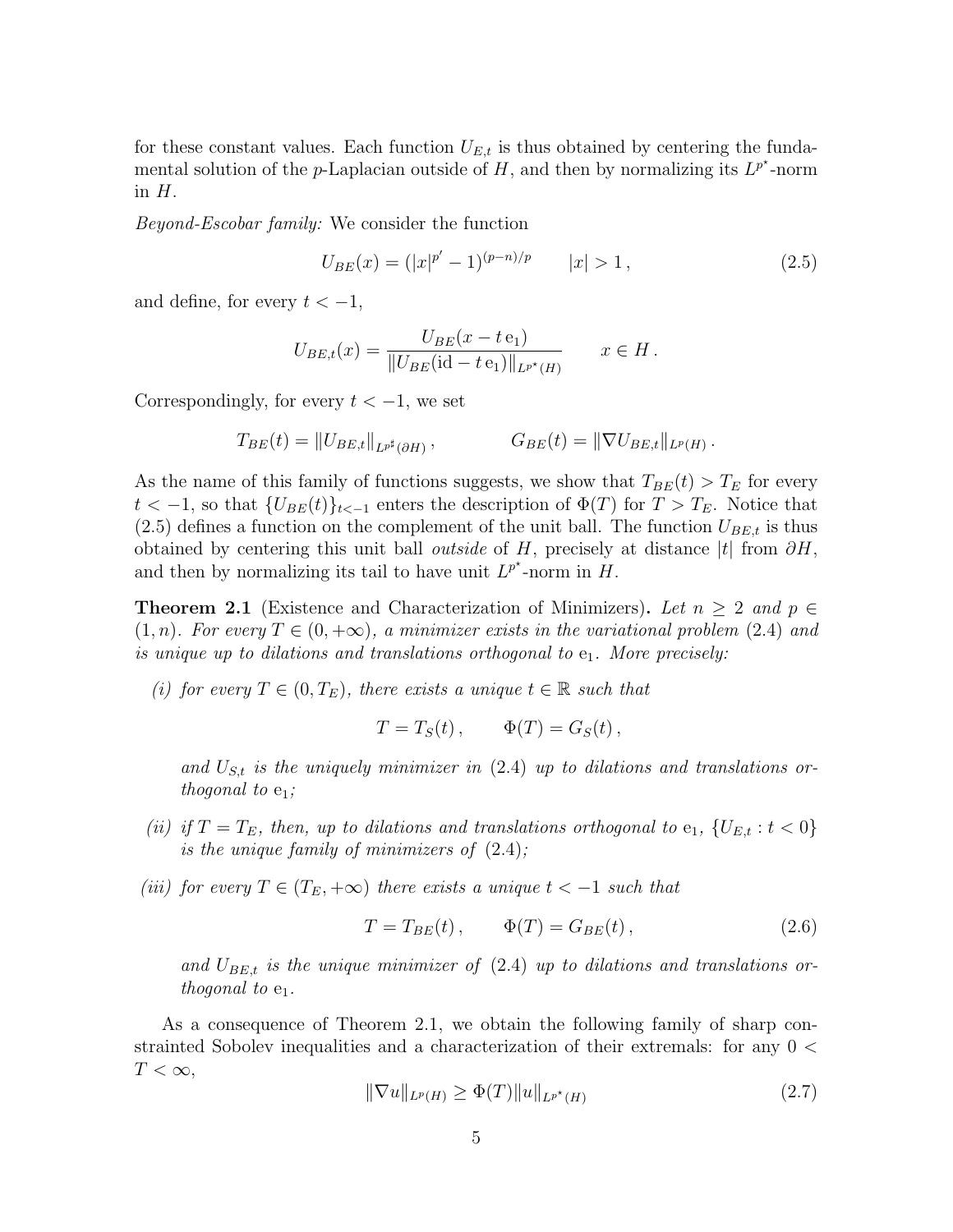for all  $u \in \dot{W}^{1,p}(H)$  with  $||u||_{L^{p^*}(\partial H)}/||u||_{L^{p^*}(H)} = T$ .

Theorem 2.1 also provides an implicit description of this sharp constant  $\Phi$  as a function of T on  $[0,\infty)$ . Starting from this characterization, we obtain a quite complete picture of its properties in Theorem 2.2 below. First, let us collect the previously known information about  $\Phi(T)$ . As we have seen,  $\Phi(0) = S$  by (1.1), while (1.3) yields the linear lower bound

$$
\Phi(T) \ge ET \qquad \forall T \ge 0,\tag{2.8}
$$

with equality if  $T = T_E$ . Another piece of information comes from the following "gradient domain" inequality, which follows by applying (1.1) to the extension by reflection of u to  $\mathbb{R}^n$ :

$$
\|\nabla u\|_{L^p(H)} \ge 2^{-1/n} S \|u\|_{L^{p^*}(H)},
$$

with equality if and only if u is a dilation or translation orthogonal to  $e_1$  of  $U_s$ . So, this inequality implies that

$$
\Phi(T) \ge 2^{-1/n} S, \qquad \forall T \ge 0 \tag{2.9}
$$

with equality if and only if  $T = T_0$  where  $T_0 = ||U_S||_{L^{p^*}(\partial H)}/||U_S||_{L^{p^*}(H)}$ . Next, a simple application of the divergence theorem and Hölder's inequality imply that for every non-negative  $u$  that is admissible in  $(2.4)$ , we have

$$
\int_{\partial H} u^{p^{\sharp}} d\mathcal{H}^{n-1} < p^{\sharp} \|\nabla u\|_{L^{p}(H)} \|u\|_{L^{p^{\star}}(H)}^{p^{\star}/p'}.
$$

As a consequence, we find that

$$
\Phi(T) > \frac{T^{p^{\sharp}}}{p^{\sharp}} \qquad \forall \, T > 0 \,. \tag{2.10}
$$

Finally, given any open connected Lipschitz set  $\Omega \subset \mathbb{R}^n$ , let us set

$$
\Phi_{\Omega}(T) = \inf \left\{ \|\nabla u\|_{L^{p}(\Omega)} : \|u\|_{L^{p^{*}}(\Omega)} = 1, \|u\|_{L^{p^{\sharp}}(\partial\Omega)} = T \right\} \qquad T \ge 0,
$$

(so that  $\Phi_H = \Phi$ ), and define ISO  $(\Omega) = P(\Omega)/|\Omega|^{(n-1)/n}$ , where  $P(\Omega)$  and  $|\Omega|$  denote the perimeter and volume of  $\Omega$ . With this notation, the Euclidean isoperimetric inequality takes the form  $\text{ISO}(\Omega) \geq \text{ISO}(B_1)$ , with equality if and only if  $\Omega$  is a translation or dilation of the unit ball  $B_1$ . The following trace-Sobolev comparison theorem was proved in [MV05]:

$$
\Phi_{\Omega}(T) \ge \Phi_{B_1}(T), \qquad \forall T \in [0, \text{ISO}(B_1)^{1/p^{\sharp}}] \tag{2.11}
$$

for any open Lipschitz domain  $\Omega$ . It was also shown in the same paper that  $\Phi_{B_1}$ is strictly concave and decreasing on  $[0, ISO(B_1)^{1/p^{\sharp}}]$ . Applying (2.11) with  $\Omega = H$ provides an additional lower bound on  $\Phi(T)$  on the interval  $[0, ISO (B<sub>1</sub>)^{1/p^{\sharp}}]$ .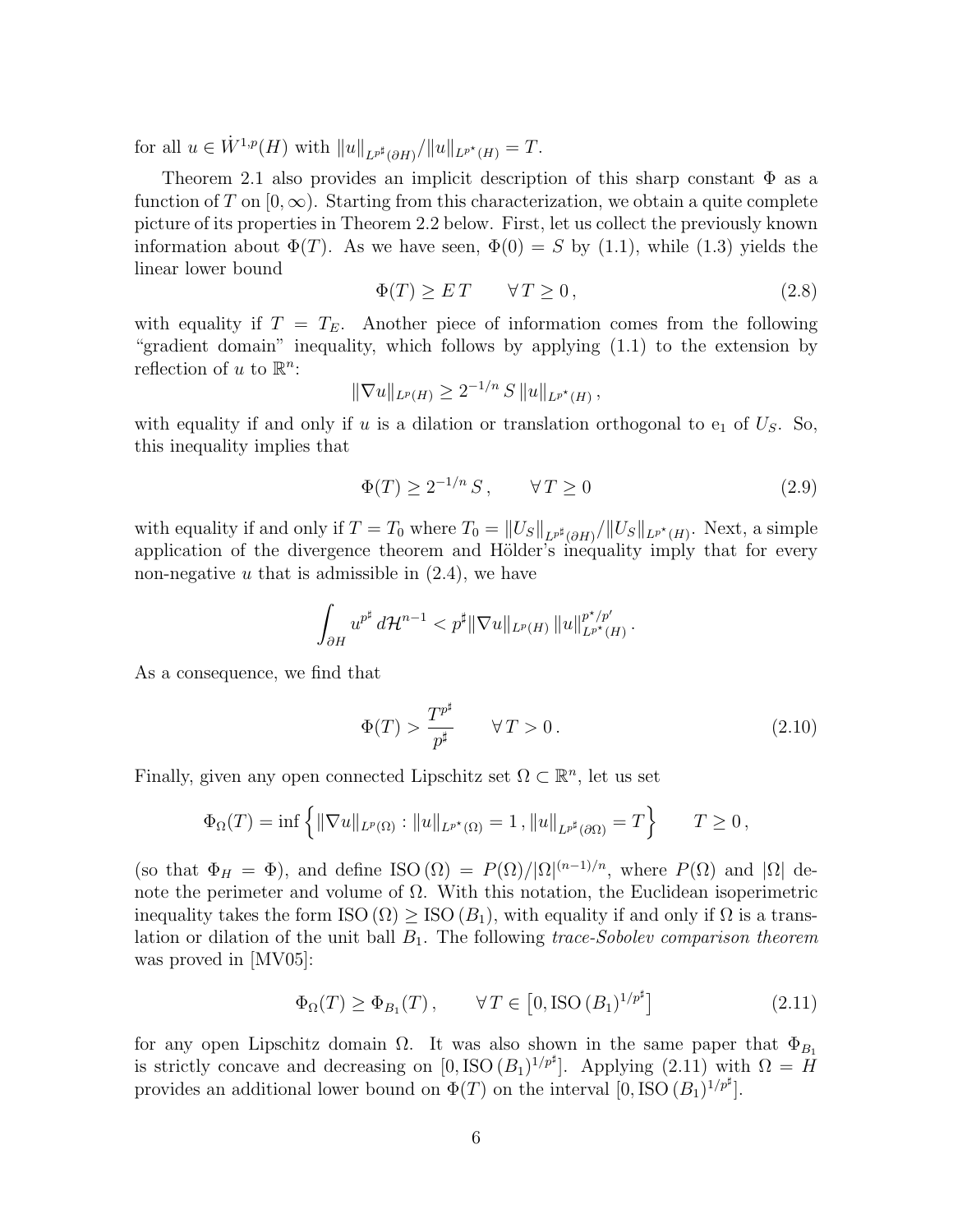

Figure 1: A qualitative picture of Theorem 2.2.

**Theorem 2.2** (Properties of  $\Phi(T)$ ). Let  $n \geq 2$  and  $p \in (1, n)$ . Then  $\Phi(T)$  is differentiable on  $(0, \infty)$ , it is strictly decreasing on  $(0, T_0)$  with  $\Phi(0) = S$  and  $\Phi(T_0) = 2^{-1/n} S$ and strictly increasing on  $(T_0,\infty)$  with

$$
\lim_{T \to +\infty} \Phi(T) = \frac{T^{p^{\sharp}}}{p^{\sharp}} + o(1) \qquad \text{as } T \to \infty.
$$
 (2.12)

Moreover,  $\Phi(T)$  is strictly convex on  $(T_0, +\infty)$ , and there exists  $T_* \in (0, T_0)$  such that  $\Phi(T)$  is strictly concave on  $(0, T_*)$ .

Theorem 2.2 and the information gathered from (2.8) through (2.11) is summarized in Figure 1. In terms of the sharp constrained Sobolev inequalities (2.7), Figure 1 can be interpreted in the following way: for any function  $u \in W^{1,p}(H)$ , the point

$$
\left(\frac{\|u\|_{L^{p^{\sharp}}(\partial H)}}{\|u\|_{L^{p^{\star}}(H)}},\,\frac{\|\nabla u\|_{L^{p}(H)})}{\|u\|_{L^{p^{\star}}(H)}}\right)
$$

plotted in the  $(T, G)$ -plane must lie above the curve  $G = \Phi(T)$ . We note that the information provided by (2.8) and (2.9) is sharp at only the single points  $T = T_E$  and  $T = T_0$  respectively. Furthermore, the bound given by (2.11) is only sharp at  $T = 0$ . Finally, we see from (2.12) that the lower bound (2.10) is saturated asymptotically as  $T \to \infty$ .

### 3 Remarks and open problems

The minimization problem (2.4) was first considered by Carlen and Loss for the case  $p = 2$  in [CL94]. There, they used the method of competing symmetries developed in [CL90b, CL90a, CL92] to give a characterization of the minimizers for all values of  $T > 0$ . Hence, Theorem 2.1 can be seen as a generalization of [CL94] from the case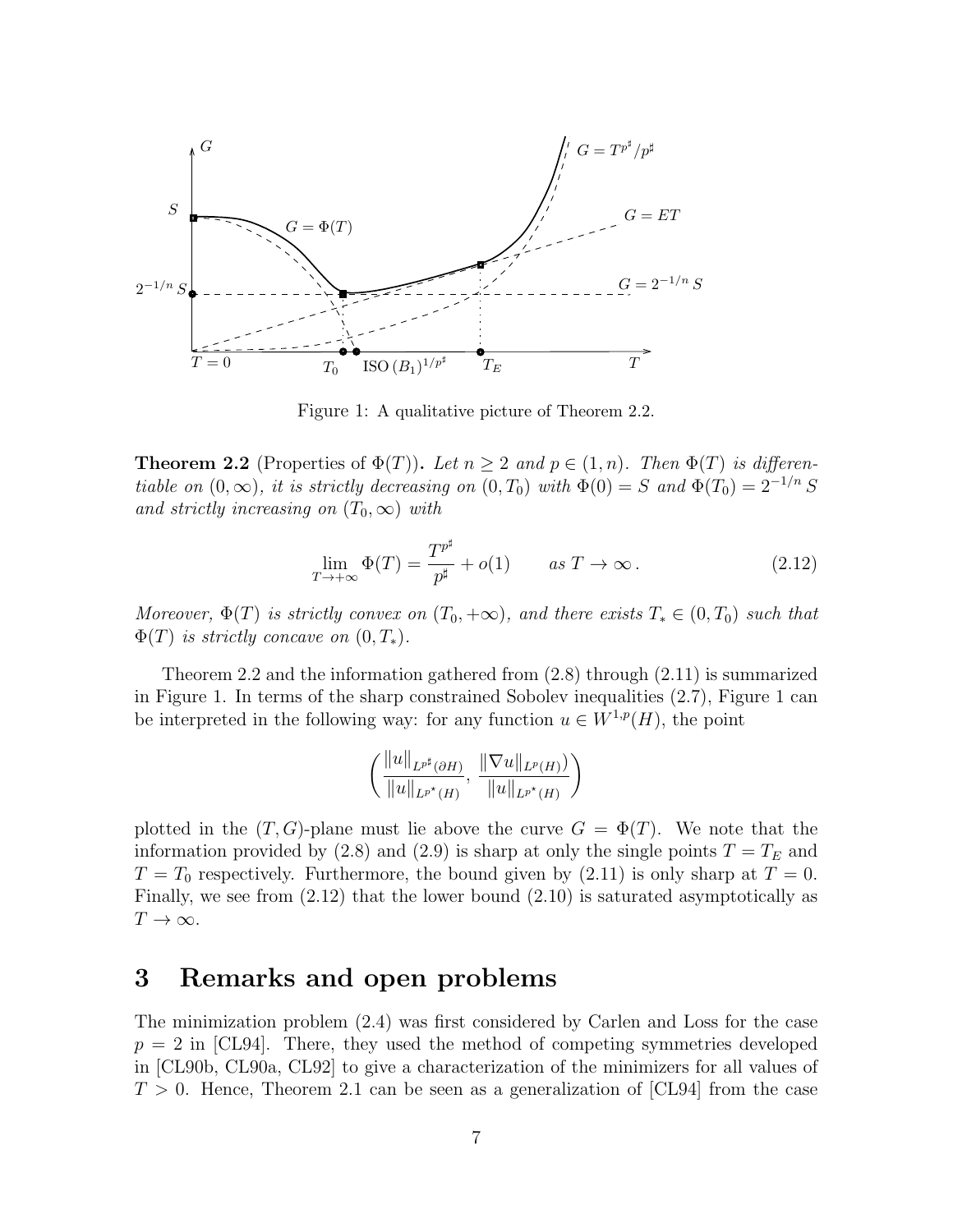$p = 2$  to the full range  $p \in (1, n)$ . This method, like the results of [Esc88] and [Bec93] characterizing extremals in (1.3), relies in an essential way on the conformal invariance that is present only in the case  $p = 2$ . Outside of this case, these methods cannot be applied, and the mass transportation methods employed in our proof of Theorem 2.1 provide an effective approach.

As discussed in Section 2, a related variational problem is

$$
\Phi_{\Omega}(T) = \inf \{ ||\nabla u||_{L^{p}(\Omega)} : ||u||_{L^{p^{*}}(\Omega)} = 1, ||u||_{L^{p^{*}}(\partial\Omega)} = T \} \qquad T \ge 0 \tag{3.1}
$$

for any suitably regular open domain  $\Omega \subset \mathbb{R}^n$ . The main result of [MV05] is the trace-Sobolev comparison theorem (2.11). Theorem 2.1 can be seen as a complementary trace-Sobolev comparison theorem, providing an upper bound on  $\Phi_{\Omega}(T)$  for any open Lipschitz domain  $Ω$ :

Corollary 3.1 (Half-spaces have the best Sobolev inequalities). If  $\Omega$  is a non-empty open set with Lipschitz boundary on  $\mathbb{R}^n$ , then

$$
\Phi_{\Omega}(T) \le \Phi(T) \qquad \forall T \ge 0.
$$

Notice that, while Corollary 3.1 provides an upper bound for any  $T \geq 0$ , the lower bound (2.11) cannot hold on a larger interval. Indeed,  $\Phi_{B_1}(T) > 0$  for  $T \neq \text{ISO}(B_1)^{1/p^{\sharp}}$ . Hence, if  $\Omega$  is not a ball and thus ISO  $(\Omega) >$  ISO  $(B_1)$ , then

$$
\Phi_{B_1}(\text{ISO }(\Omega)^{1/p^{\sharp}}) > 0 = \Phi_{\Omega}(\text{ISO }(\Omega)^{1/p^{\sharp}}).
$$

A number of open questions remain. First of all, what is the behavior of  $\Phi_{B_1}(T)$ for  $T > ISO (B_1)^{1/p^{\sharp}}$ ? Are there minimizers in the variational problem for this range of T, and if so, can one characterize these minimizers? For more general domains  $\Omega$ , can one find lower bounds on  $\Phi_{\Omega}(T)$  for  $T >$  ISO  $(\Omega)^{1/p^{\sharp}}$ ?

In [MV05], it is also shown that the trace-Sobolev comparison theorem (2.11) holds with strict inequality if the variational problem (3.1) admits a minimizer and the domain  $\Omega$  is connected and not homothetic to  $B_1$ . However, the problem of existence of of minimizers in (3.1) for  $T > 0$  is open, to the author's knowledge, even for the case  $p = 2$ . We remark that mass transportation methods may be too rigid for a general domain and it would likely be more effective to prove existence using a concentration compactness argument as in [Lio85].

That said, it would also be interesting to see if there are domains other than the half-space and the ball for which one could give an explicit description of minimizers. For instance, in [MV08], mass transportation methods were used to prove Sobolev inequalities on a certain class of cones. It is natural to ask whether one could prove an analogue of Theorem 2.1 for these domains.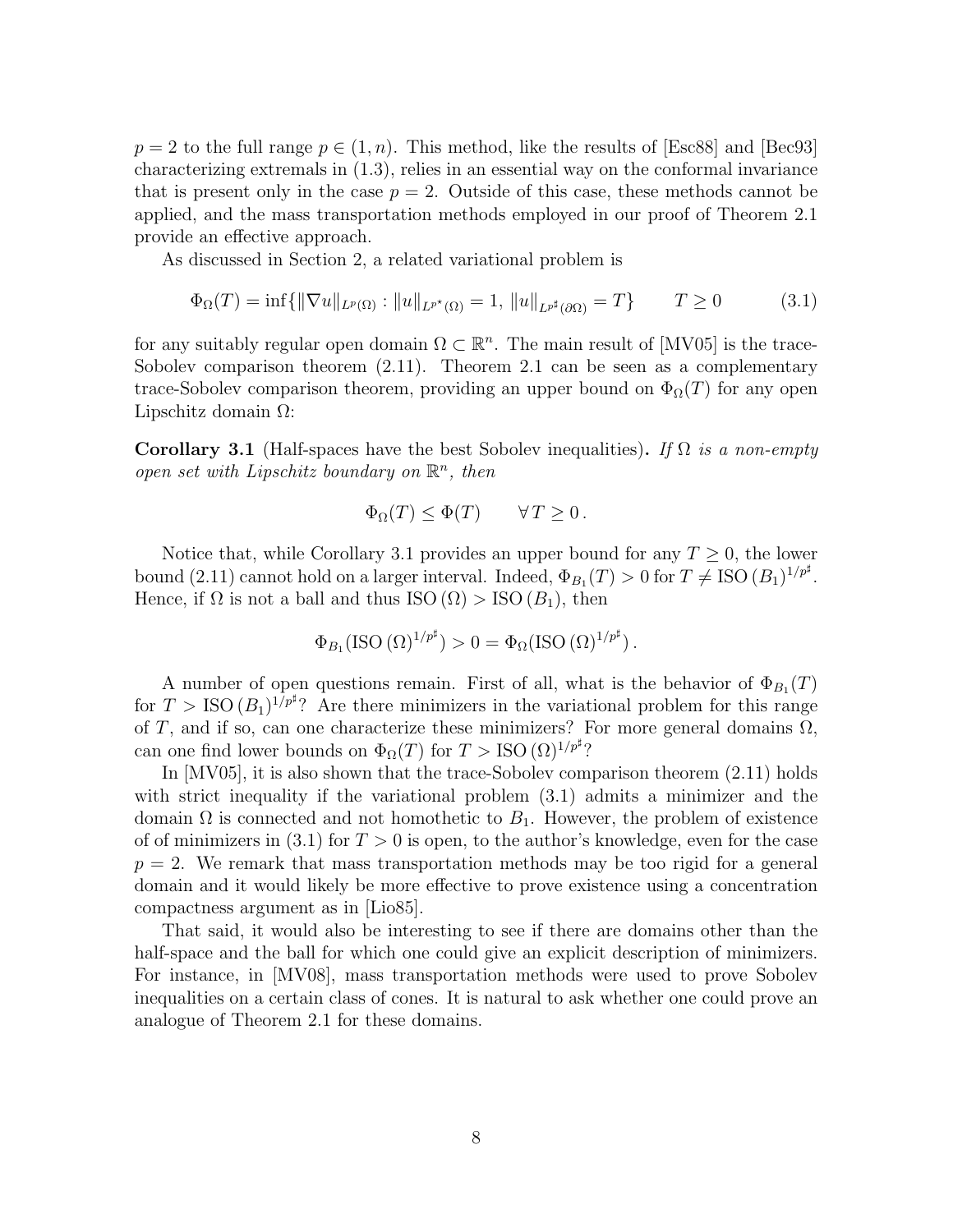#### References

- [AGK04] M. Agueh, N. Ghoussoub, and X. Kang. Geometric inequalities via a general comparison principle for interacting gases. Geom. Funct. Anal.,  $14(1):215-$ 244, 2004.
- [Aub76a] T. Aubin. Equations differentielles non linéaires et problème de Yamabe concernant la courbure scalaire. J. Math. Pures Appl.  $(9)$ , 55 $(3)$ :269–296, 1976.
- [Aub76b] T. Aubin. Problèmes isopérimétriques et espaces de Sobolev. J. Differential Geom., 11(4):573–598, 1976.
- [Bar98] F. Barthe. On a reverse form of the Brascamp-Lieb inequality. Invent. Math., 134(2):335–361, 1998.
- [Bec93] W. Beckner. Sharp Sobolev inequalities on the sphere and the Moser-Trudinger inequality. Ann. of Math. (2), 138(1):213–242, 1993.
- [Bre91] Y. Brenier. Polar factorization and monotone rearrangement of vectorvalued functions. *Comm. Pure Appl. Math.*,  $44(4):375-417$ , 1991.
- [Cas10] P. Castillon. Submanifolds, isoperimetric inequalities and optimal transportation. J. Funct. Anal., 259(1):79–103, 2010.
- [CE02] D. Cordero-Erausquin. Some applications of mass transport to Gaussiantype inequalities. Arch. Ration. Mech. Anal., 161(3):257–269, 2002.
- [CEGH04] D. Cordero-Erausquin, W. Gangbo, and C. Houdr´e. Inequalities for generalized entropy and optimal transportation. In Recent advances in the theory and applications of mass transport, volume 353 of Contemp. Math., pages 73–94. Amer. Math. Soc., Providence, RI, 2004.
- [CENV04] D. Cordero-Erausquin, B. Nazaret, and C. Villani. A mass-transportation approach to sharp Sobolev and Gagliardo-Nirenberg inequalities. Adv. Math., 182(2):307–332, 2004.
- [CL90a] E. A. Carlen and M. Loss. Competing symmetries of some functionals arising in mathematical physics. In Stochastic processes, physics and geometry (Ascona and Locarno, 1988), pages 277–288. World Sci. Publ., Teaneck, NJ, 1990.
- [CL90b] E. A. Carlen and M. Loss. Extremals of functionals with competing symmetries. J. Funct. Anal., 88(2):437–456, 1990.
- [CL92] E. A. Carlen and M. Loss. Competing symmetries, the logarithmic HLS inequality and Onofri's inequality on  $S<sup>n</sup>$ . Geom. Funct. Anal., 2(1):90-104, 1992.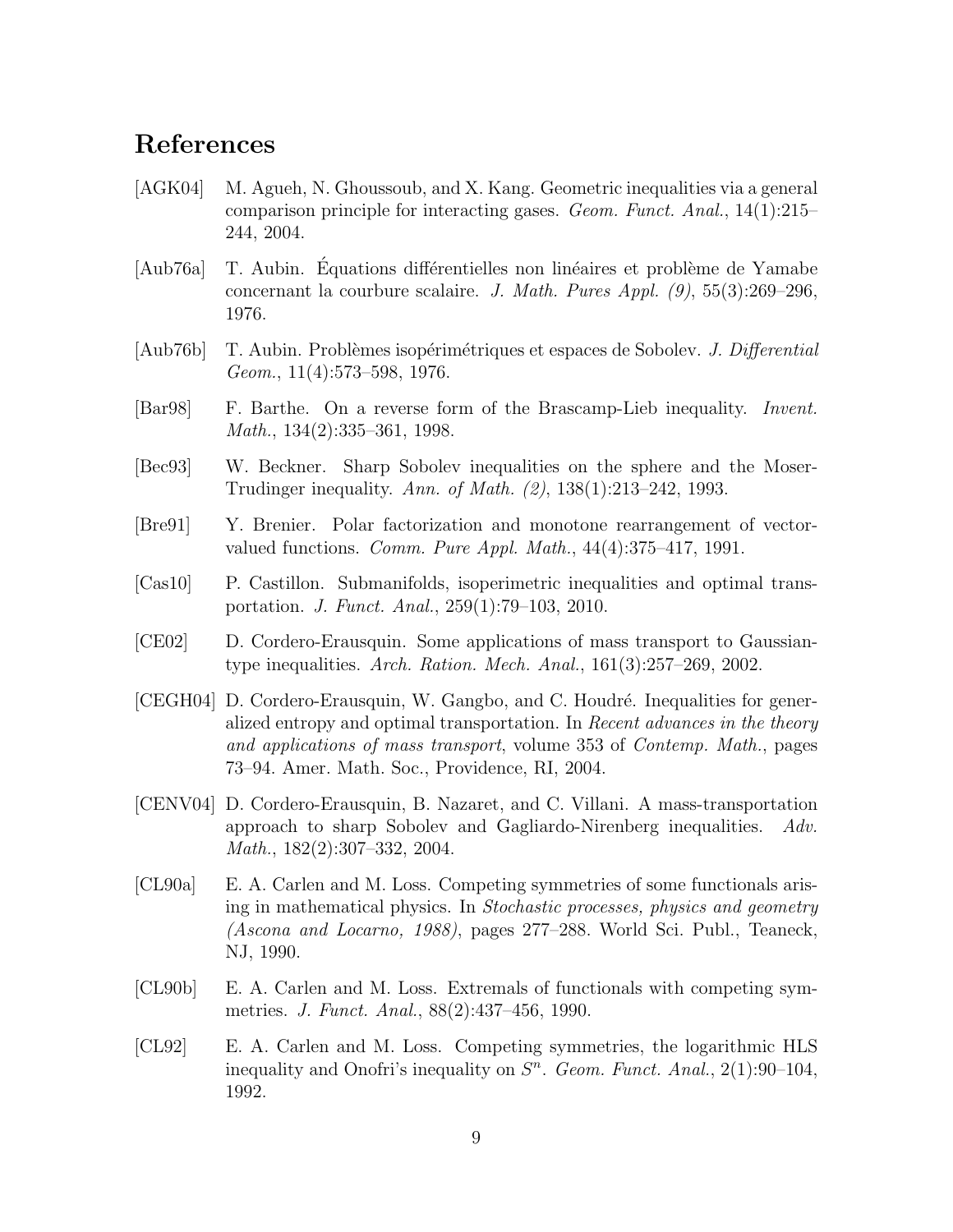- [CL94] E. A. Carlen and M. Loss. On the minimization of symmetric functionals. Rev. Math. Phys., 6(5A):1011–1032, 1994.
- [Esc88] J. F. Escobar. Sharp constant in a Sobolev trace inequality. Indiana Univ. Math. J., 37(3):687–698, 1988.
- [Esc92] J. F. Escobar. The Yamabe problem on manifolds with boundary. J. Differential Geom., 35(1):21–84, 1992.
- [Lio85] P.-L. Lions. The concentration-compactness principle in the calculus of variations. The limit case. I. Rev. Mat. Iberoamericana,  $1(1):145-201$ , 1985.
- [LP87] J. M. Lee and T. H. Parker. The Yamabe problem. *Bull. Amer. Math. Soc.*  $(N.S.), 17(1):37-91, 1987.$
- [LP09] M. Ledoux and I. Popescu. Mass transportation proofs of free functional inequalities, and free Poincaré inequalities. J. Funct. Anal.,  $257(4):1175-$ 1221, 2009.
- [McC97] R.J. McCann. A convexity principle for interacting gases. Adv. Math., 128(1):153–179, 1997.
- [MN16] F. Maggi and R. Neumayer. A bridge between the Sobolev and Escobar inequalities and beyond. Preprint, arXiV:1609.02346, 2016.
- [MV05] F. Maggi and C. Villani. Balls have the worst best Sobolev inequalities. J. Geom. Anal., 15(1):83–121, 2005.
- [MV08] F. Maggi and C. Villani. Balls have the worst best Sobolev inequalities. II. Variants and extensions. Calc. Var. Partial Differential Equations, 31(1):47–74, 2008.
- [Naz06] B. Nazaret. Best constant in Sobolev trace inequalities on the half-space. Nonlinear Anal., 65(10):1977–1985, 2006.
- [Ngu15] V. H. Nguyen. Sharp weighted Sobolev and Gagliardo-Nirenberg inequalities on half-spaces via mass transport and consequences. Proc. Lond. Math. *Soc.* (3),  $111(1):127-148$ ,  $2015$ .
- [OV00] F. Otto and C. Villani. Generalization of an inequality by Talagrand and links with the logarithmic Sobolev inequality. J. Funct. Anal., 173(2):361– 400, 2000.
- [Sch84] R. Schoen. Conformal deformation of a Riemannian metric to constant scalar curvature. J. Differential Geom., 20(2):479–495, 1984.
- [Tal76] G. Talenti. Best constant in Sobolev inequality. Ann. Mat. Pura Appl.  $(4)$ , 110:353–372, 1976.